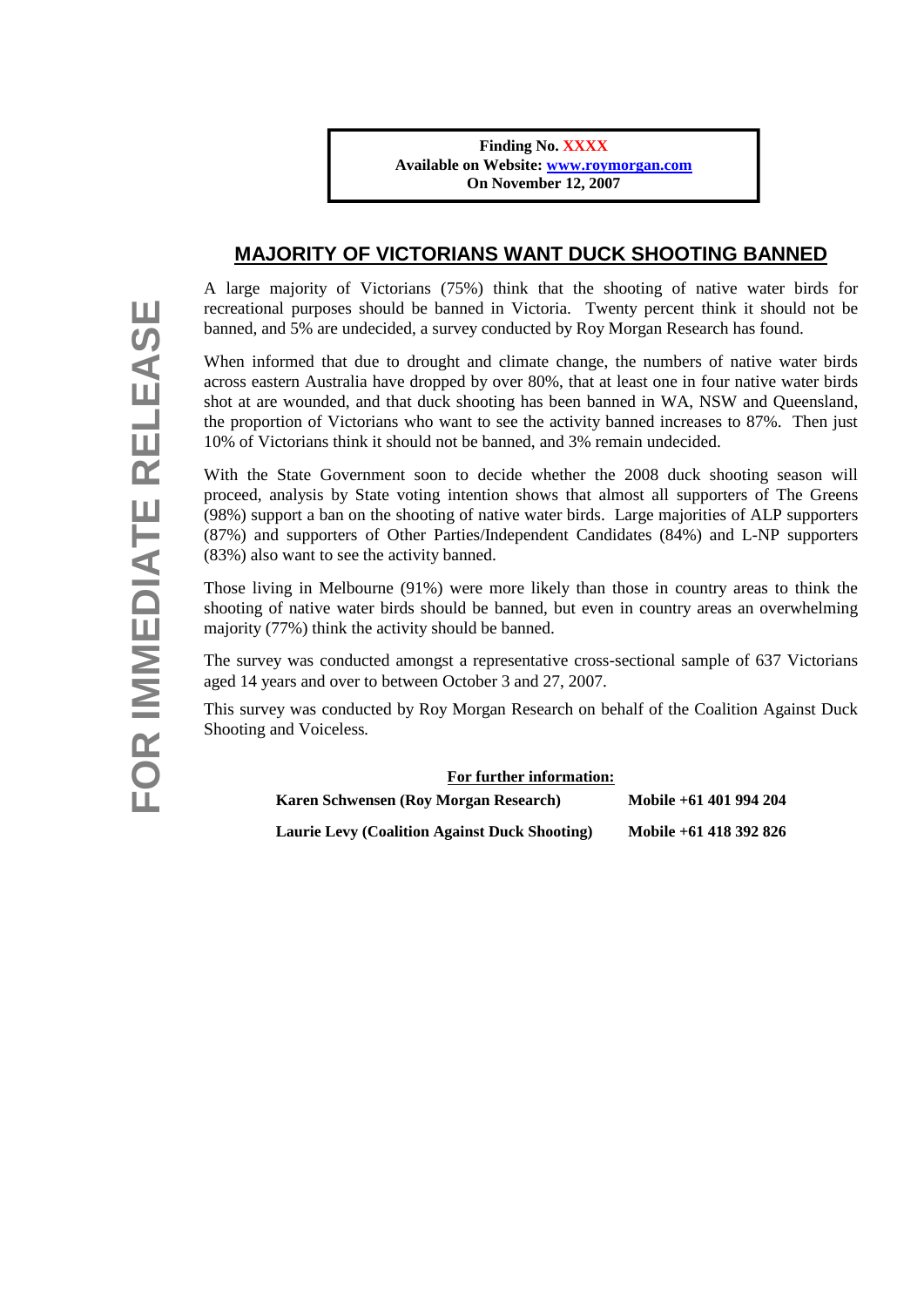## **Analysis By Sex, Age and Area**

Respondents were first asked: *"In your opinion, should the shooting of native water birds for recreational purposes be banned in Victoria?"*

Those who initially thought the shooting of native water birds should not be banned in Victoria, or who were undecided (25%) were told: *"You may or may not be aware that due to drought and climate change, the numbers of native water birds across eastern Australia have dropped by over 80%, that at least one in four native water birds shot at, are wounded, and that duck shooting has been banned in WA, NSW and Queensland."* These respondents were then asked *"Knowing that, do you believe the recreational shooting of native water birds in Victoria should be banned, or not?"*

Women (94%) were more likely than men (81%) to say the shooting of native water birds should be banned. Support for banning this activity was highest amongst younger people (14-17 year olds – 91%) and lowest amongst those aged 35-49 (86%). People living in Melbourne (91%) were more likely than those living in country areas (77%) to favour banning the shooting of native water birds.

|                                              |                                    |            | <b>SEX</b>   | <b>AGE</b>     |                          |              |            | <b>AREA</b> |                  |                |
|----------------------------------------------|------------------------------------|------------|--------------|----------------|--------------------------|--------------|------------|-------------|------------------|----------------|
|                                              | <b>Total</b><br><b>Respondents</b> | Men        | Women        | 14-17          | 18-24                    | 25-34        | 35-49      | $50+$       | <b>Melbourne</b> | Vic<br>X-City  |
|                                              | (637)<br>$\%$                      | (306)<br>% | (331)<br>%   | (40)<br>%      | (69)<br>%                | (111)<br>%   | (172)<br>% | (245)<br>%  | (453)<br>%       | (184)<br>$\%$  |
| <b>Initially thought</b><br>should be banned | 75                                 | 67         | 83           | 80             | 74                       | 76           | 71         | 77          | 80               | 63             |
| <b>TOTAL think</b><br>should be banned       | 87                                 | 81         | 94           | 91             | 88                       | 89           | 86         | 87          | 91               | 77             |
| Should not be<br>banned                      | 10                                 | 15         | 5            | 7              | 12                       | 10           | 11         | 10          | 7                | 19             |
| Can't Say                                    | 3                                  | 4          | $\mathbf{1}$ | $\overline{2}$ | $\overline{\phantom{a}}$ | $\mathbf{1}$ | 3          | 3           | $\overline{2}$   | $\overline{4}$ |

Base: Total Respondents

Analysis by State Voting Intention showed a difference in attitude of supporters of the major parties in relation to the issue of recreational shooting of native water birds - 87% of ALP supporters felt the activity should be banned, compared with 83% L-NP supporters,. Greens supporters (98%) were most strongly in favour of banning the activity.

## **Analysis By State Voting Intention**